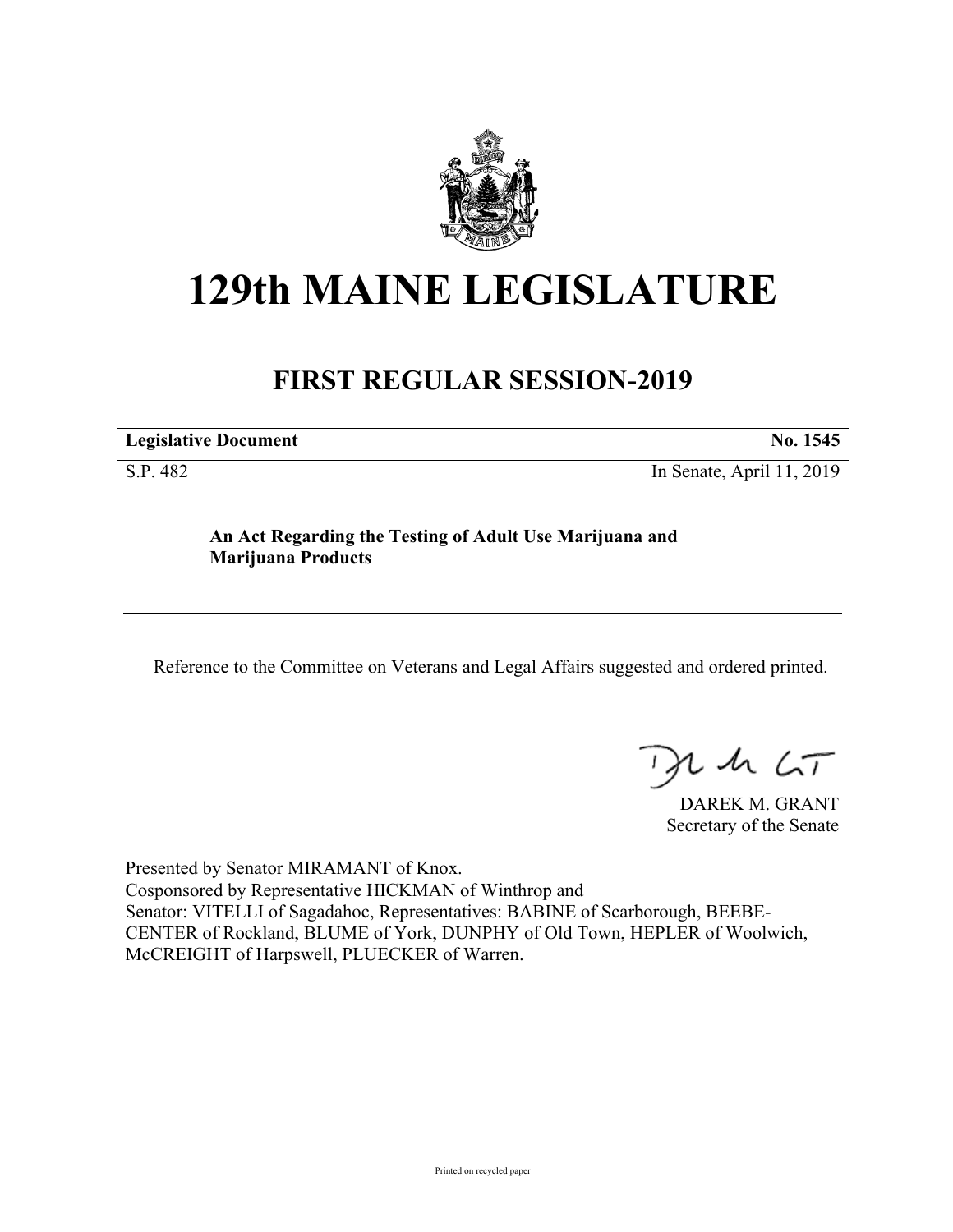## **Be it enacted by the People of the State of Maine as follows:**

 **Sec. 1. 28-B MRSA §602, first ¶,** as enacted by PL 2017, c. 409, Pt. A, §6, is amended to read:

 A Except for adult use marijuana or an adult use marijuana product under subsection 4, a licensee may not sell or distribute adult use marijuana or an adult use marijuana product to a consumer or to another licensee under this chapter unless the marijuana or marijuana product has been tested pursuant to this subchapter and the rules adopted pursuant to this subchapter and that mandatory testing has demonstrated that the marijuana or marijuana product does not exceed the maximum level of allowable contamination for any contaminant that is injurious to health and for which testing is required.

 **Sec. 2. 28-B MRSA §602, sub-§3,** as enacted by PL 2017, c. 409, Pt. A, §6, is amended to read:

 **3. Testing process, protocols and standards.** The department shall establish by rule processes, protocols and standards for mandatory and other testing of marijuana and marijuana products that conform with the best practices generally used within the marijuana industry and any applicable state or federal process, protocol or standard for the testing of tobacco.

**Sec. 3. 28-B MRSA §602, sub-§4** is enacted to read:

 **4. Exemption.** If adult use marijuana or an adult use marijuana product has not been tested within 5 business days after being received by a testing facility, the facility shall immediately notify the licensee who provided the marijuana or marijuana product and the licensee may sell or distribute the marijuana or marijuana product to a consumer or another licensee if the licensee labels the marijuana or marijuana product pursuant to section 701, subsection 1, paragraph J-1. If upon testing the testing facility determines 26 that the marijuana or marijuana product:

 A. Exceeds the maximum level of allowable contamination for any contaminant that is injurious to health and for which testing is required, the testing facility immediately shall notify the department under section 603, subsection 1 and the licensee who provided the marijuana or marijuana product to the testing facility. Upon notice under this paragraph, the licensee immediately shall document, quarantine and hold all marijuana or marijuana product subject to the testing, including recovering any recoverable marijuana or marijuana product subject to the testing provided to a consumer or another licensee. Unless the licensee has successfully undertaken remediation and retesting and within 30 days of completing a test that determines the marijuana or marijuana product does not exceed the maximum level of allowable contamination for any contaminant that is injurious to health and for which testing is required notifies the department of the test results, the department shall destroy the marijuana or marijuana product; or

 B. Does not exceed the maximum level of allowable contamination for any contaminant that is injurious to health and for which testing is required, the testing